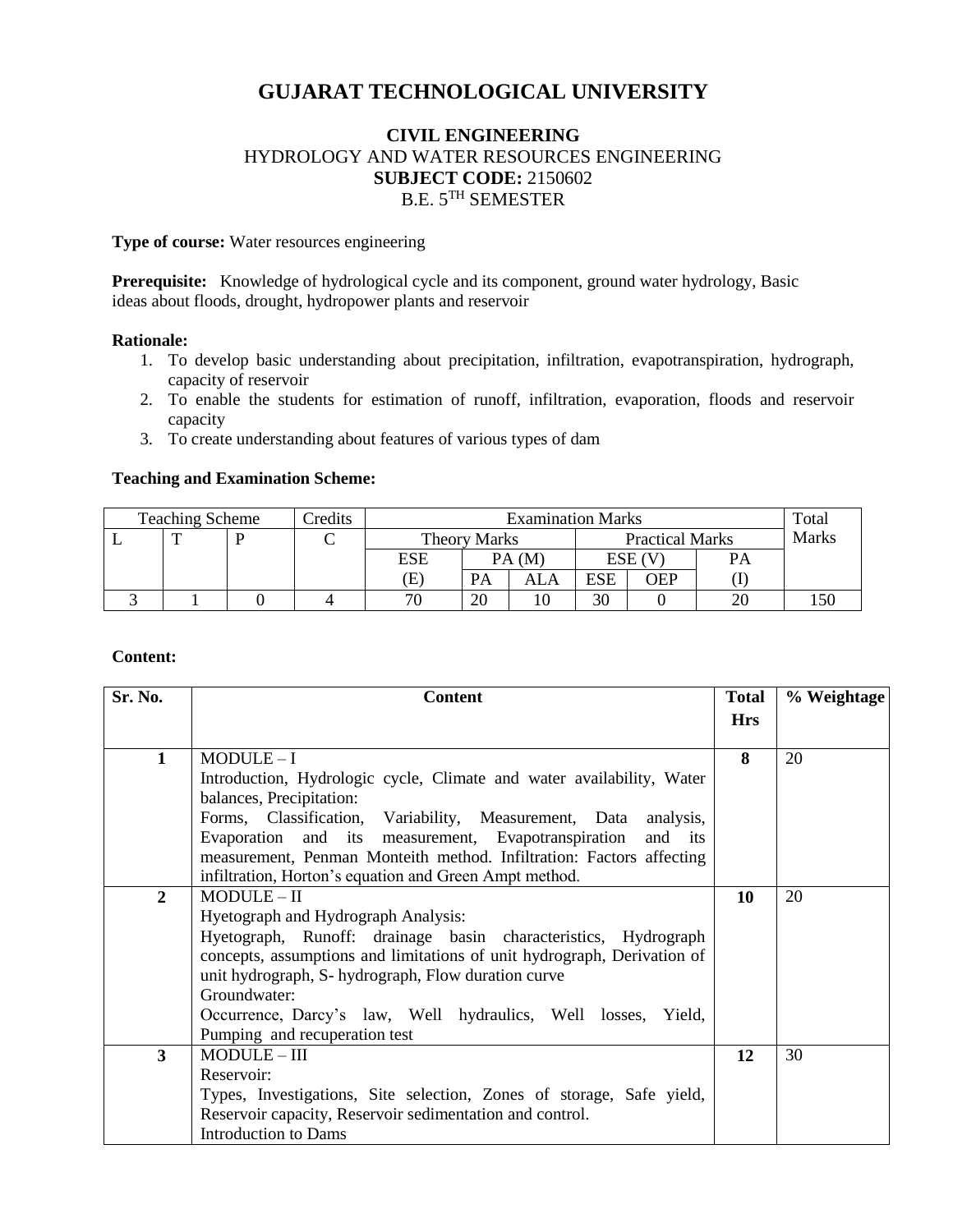|                         | Introduction and types of dams, spillways and ancillary works, Site<br>assessment and selection of type of dam, Information about major dams<br>and reservoirs of India<br>Hydroelectric Power:<br>Low, Medium and High head plants, Power house components, Hydel<br>schemes.                                    |   |    |
|-------------------------|-------------------------------------------------------------------------------------------------------------------------------------------------------------------------------------------------------------------------------------------------------------------------------------------------------------------|---|----|
| $\overline{\mathbf{4}}$ | MODULE-IV<br>Flood Management:<br>Indian rivers and floods, Causes of floods, Alleviation, Leeves and<br>floodwalls, Floodways, Channel improvement, Flood damage analysis.<br>Hydrologic Analysis:<br>Design flood, Flood estimation, Frequency analysis, Flood routing<br>through reservoirs and open channels. | 8 | 20 |
| $\overline{5}$          | $MODULE-V$<br>Drought Management and Water Harvesting:<br>Definition of drought, Causes of drought, measures for water<br>conservation and augmentation, drought contingency planning.<br>harvesting: rainwater collection, small dams, runoff<br>Water<br>enhancement, runoff collection, ponds, tanks.          | 4 | 10 |

# **Suggested Specification table with Marks (Theory):**

| <b>Distribution of Theory Marks</b> |         |         |         |         |         |  |  |
|-------------------------------------|---------|---------|---------|---------|---------|--|--|
| R Level                             | U Level | A Level | N Level | E Level | C Level |  |  |
|                                     |         |         | 20      |         | 15      |  |  |
|                                     |         |         |         |         |         |  |  |

# **Legends: R: Remembrance; U: Understanding; A: Application, N: Analyze and E: Evaluate C: Create and above Levels (Revised Bloom's Taxonomy)**

Note: This specification table shall be treated as a general guideline for students and teachers. The actual distribution of marks in the question paper may vary slightly from above table.

# **Reference Books:**

- 1. K. Subramanya, Engineering Hydrology, Tata McGraw Hill Pub. Co. New Delhi.
- 2. C.S.P. Ojha, R, Berndtsson and P. Bhunya, Engineering Hydrology, Oxford University Press, New Delhi.
- 3. R.A. Wurbs and W.P. James, Water Resources Engineering, Prentice Hall of India, New Delhi.
- 4. R.K. Sharma and T.K. Sharma, Hydrology and Water Resources Engineering, Dhanpat Rai Publications, New Delhi.
- 5. R.K. Linsley, J.B. Franzini, D.L. Freyberg and G. Tchobanoglous, Water Resources Engineering, McGraw Hill Singapore.
- 6. V.P. Singh, Elementary Hydrology, Prentice Hall, Englewood Cliffs, New Jersey.
- 7. Ven Te Chow, D.R. Maidment and L.W Mays, Applied Hydrology, McGraw Hill International Edition, New York